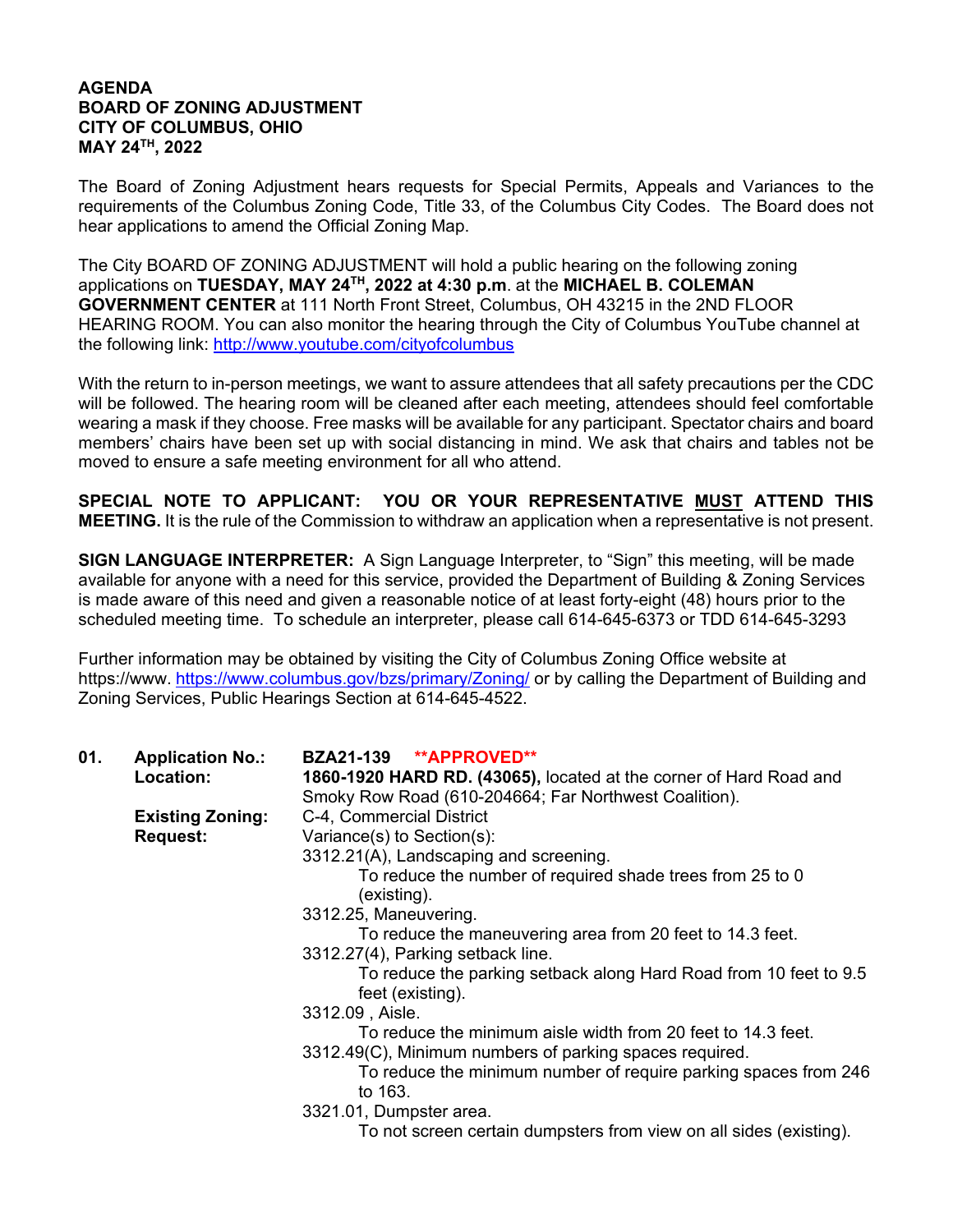|     | Proposal:                                  | To reduce the lot size in response to an expansion of adjacent out-lot, and<br>legitimize existing conditions.                                                                                                                                                                                                                                                                                                                                                                                                                                                                                                   |
|-----|--------------------------------------------|------------------------------------------------------------------------------------------------------------------------------------------------------------------------------------------------------------------------------------------------------------------------------------------------------------------------------------------------------------------------------------------------------------------------------------------------------------------------------------------------------------------------------------------------------------------------------------------------------------------|
|     | Applicant(s):                              | United Dairy Farmers, Inc./c/o Rebecca Mott, Atty.<br>411 East Town Street, Floor 2                                                                                                                                                                                                                                                                                                                                                                                                                                                                                                                              |
|     | <b>Attorney/Agent:</b>                     | Columbus, Ohio 43215<br>Plank Law Firm, LPA; c/o Rebecca Mott, Atty.<br>411 East Town Street, Floor 2<br>Columbus, Ohio 43215                                                                                                                                                                                                                                                                                                                                                                                                                                                                                    |
|     | <b>Property Owner(s):</b>                  | Smoky Row Plaza LLC<br>PO Box 8830<br>Toledo, Ohio 43623                                                                                                                                                                                                                                                                                                                                                                                                                                                                                                                                                         |
|     | <b>Planner:</b>                            | Jamie Freise, (614) 645-6350; JFFreise@Columbus.gov                                                                                                                                                                                                                                                                                                                                                                                                                                                                                                                                                              |
| 02. | <b>Application No.:</b><br>Location:       | **TABLED**<br><b>BZA21-057</b><br>1967 JACKSON RD. (43223), located at the terminus of Jackson Road,<br>approximately 215 feet west of Geneva Avenue (570-105108; Southwest                                                                                                                                                                                                                                                                                                                                                                                                                                      |
|     | <b>Existing Zoning:</b><br><b>Request:</b> | Area Commission).<br>M, Manufacturing District<br>Special Permit(s) to Section(s):<br>3389.07, Impound lot, junk yard or salvage yard.<br>To grant a Special Permit to store a junked and salvaged vehicles.<br>3389.12, Portable building.<br>To grant a Special Permit for a portable building.<br>3363.19(C), Location requirements.<br>To reduce the separation requirement of a more objectionable use<br>to a residentially zoned lot from 600 feet to 0 feet.<br>3363.41(b), Storage.<br>To reduce the separation requirement of outdoor storage to a<br>residentially zoned lot from 600 feet to 0 feet. |
|     | Proposal:<br>Applicant(s):                 | A junk and salvage yard and a portable building.<br><b>GRK Auto Property, LLC</b>                                                                                                                                                                                                                                                                                                                                                                                                                                                                                                                                |
|     | <b>Attorney/Agent:</b>                     | 1967 Jackson Road<br>Columbus, Ohio 43223<br>Bryan D. Thomas, Atty.<br>490 City Park Avenue                                                                                                                                                                                                                                                                                                                                                                                                                                                                                                                      |
|     | <b>Property Owner(s):</b>                  | Columbus, Ohio 43215<br><b>Harry McDermitt</b><br>8430 Patterson Road                                                                                                                                                                                                                                                                                                                                                                                                                                                                                                                                            |
|     | <b>Planner:</b>                            | Hilliard, Ohio 43026<br>Jamie Freise, (614) 645-6350; JFFreise@Columbus.gov                                                                                                                                                                                                                                                                                                                                                                                                                                                                                                                                      |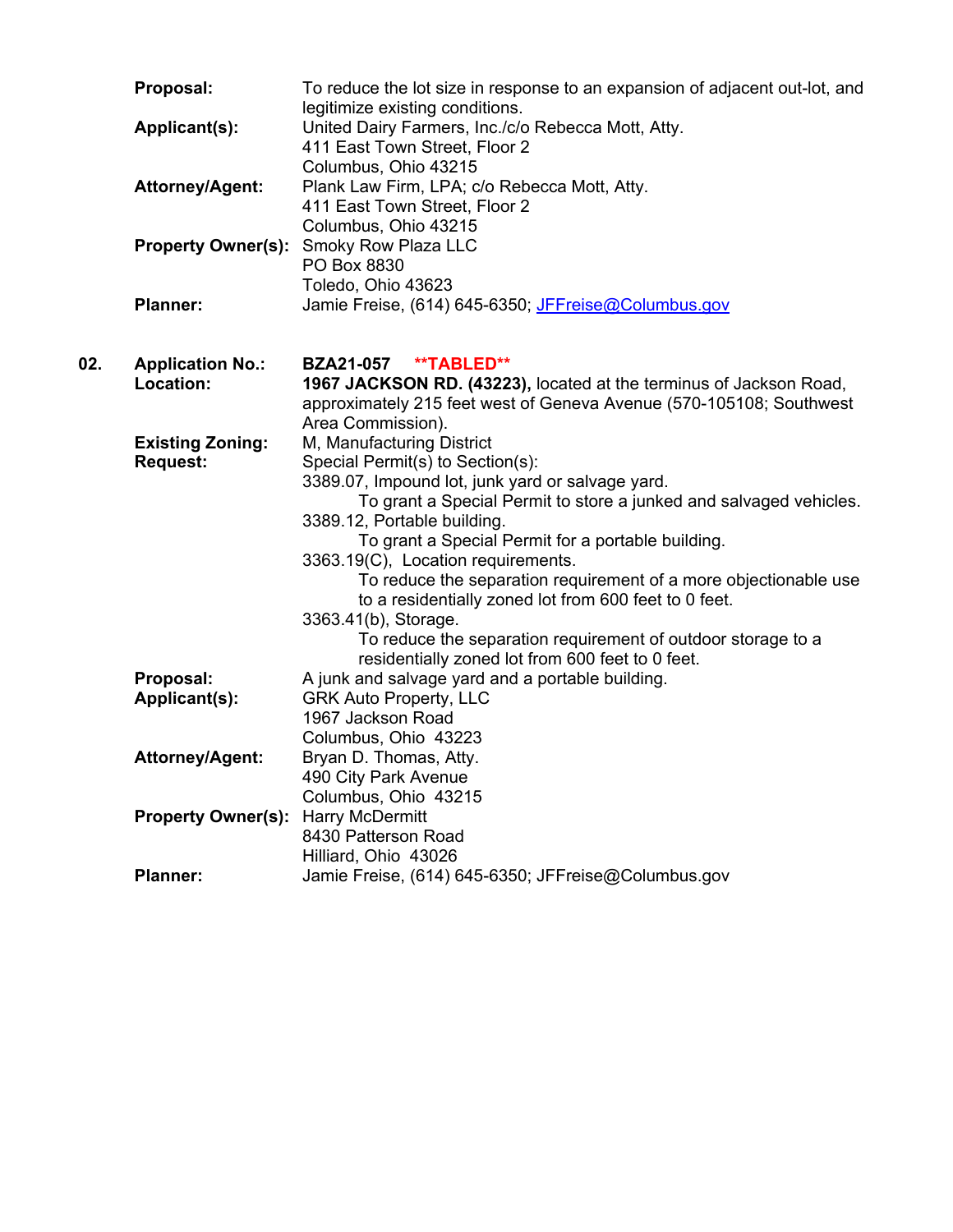| 03. | <b>Application No.:</b>   | <b>**APPROVED**</b><br><b>BZA22-008</b>                                         |
|-----|---------------------------|---------------------------------------------------------------------------------|
|     | Location:                 | 1445 NEIL AVE. (43201), located on the west side of Neil Avenue,                |
|     |                           | approximately 135 feet north of King Avenue (010-055024; University Area        |
|     |                           | Commission).                                                                    |
|     | <b>Existing Zoning:</b>   | AR-4, Apartment Residential District                                            |
|     | <b>Request:</b>           | Variance(s) to Section(s):                                                      |
|     |                           | 3325.905, Maximum Lot Coverage (Exception).                                     |
|     |                           | To increase the maximum lot coverage from 40 percent to 45                      |
|     |                           | percent.                                                                        |
|     |                           | 3325.907(B), Parking.                                                           |
|     |                           | To reduce the number of required parking spaces from 21 to 12                   |
|     |                           | (existing).                                                                     |
|     |                           | 3325.911(C), Building Separation and Size.                                      |
|     |                           | To increase the maximum calculated floor area from 10,200 square                |
|     |                           | feet to 16,076 square feet.                                                     |
|     |                           | 3325.913(A)(1)(a), Maximum Floor Area Ratio (FAR).                              |
|     |                           | To increase the maximum floor area ratio from 0.80 to 0.91.                     |
|     |                           | 3333.22, Maximum side yards required.                                           |
|     |                           | To reduce the total side yards required from 16 feet to 11 feet                 |
|     |                           | (existing).                                                                     |
|     |                           | 3333.23(a), Minimum side yard permitted.                                        |
|     |                           | To to reduce the north side yard from 5.75' to 1' on the existing               |
|     |                           | building and from 5.45' to 3.4' for the north side yard of the addition,        |
|     |                           | as depicted on the Site Plan.                                                   |
|     |                           | 3321.21(A), Landscaping and Screening.                                          |
|     |                           | To not provide 2 interior parking lot trees.                                    |
|     | Proposal:                 | To rehabilitate a 10-unit dwelling and construct a rear addition resulting in 3 |
|     |                           | new units.                                                                      |
|     | Applicant(s):             | Buckeye Real Estate; c/o Dave Perry                                             |
|     |                           | 411 East Town Street, Floor 1                                                   |
|     |                           | Columbus, Ohio 43215                                                            |
|     | <b>Attorney/Agent:</b>    | Plank Law Firm; c/o Donald Plank, Atty.                                         |
|     |                           | 411 East Town Street, Floor 2                                                   |
|     |                           | Columbus, Ohio 43215                                                            |
|     | <b>Property Owner(s):</b> | Sliver, LTD; c/o Justin Garland                                                 |
|     |                           | PO Box 8310                                                                     |
|     |                           | Columbus, Ohio 43201                                                            |
|     | <b>Planner:</b>           | Jamie Freise, (614) 645-6350; JFFreise@Columbus.gov                             |
|     |                           |                                                                                 |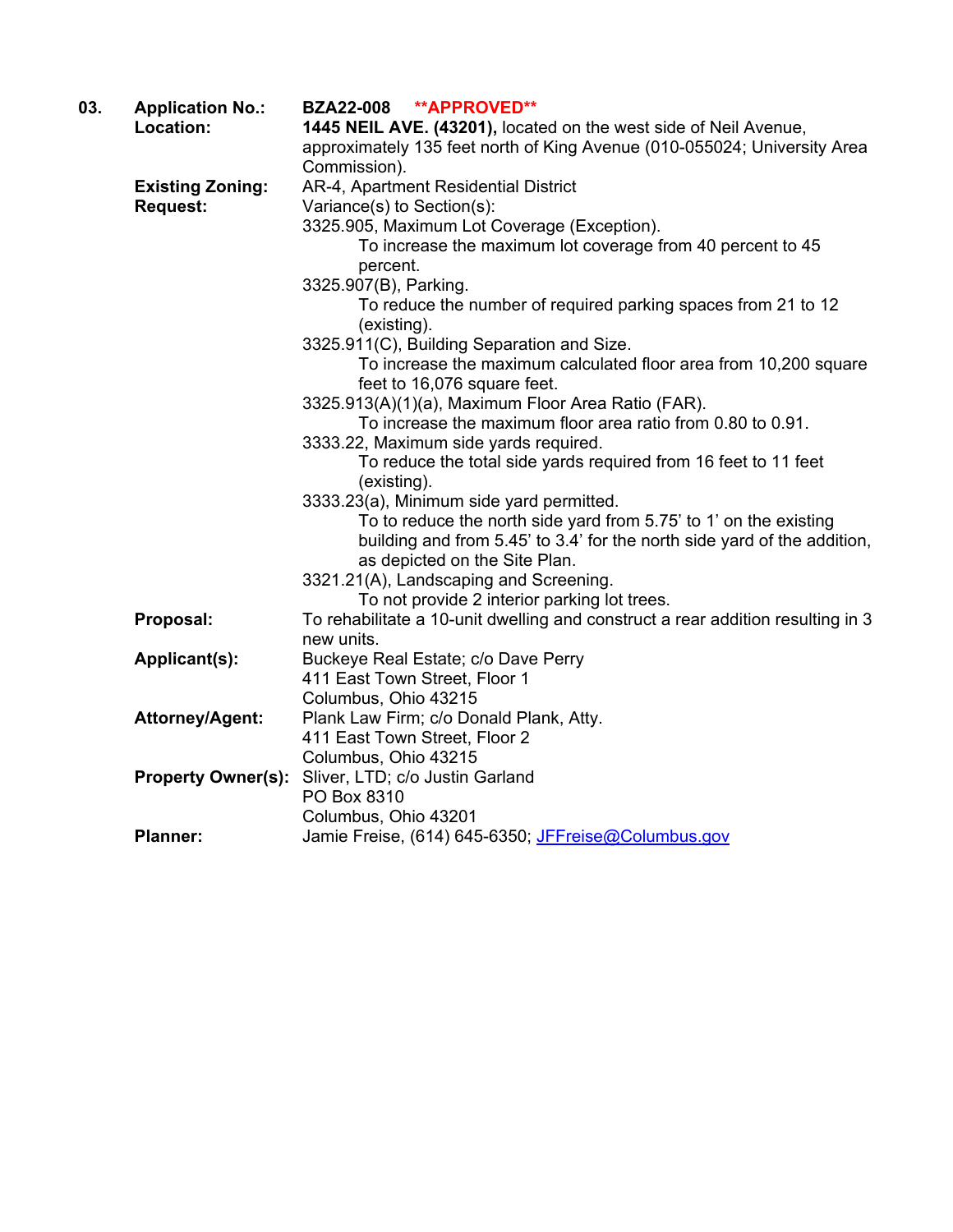| 04. | <b>Application No.:</b><br>Location:       | BZA22-009 **APPROVED**<br>1503-1511 HUNTER AVE. (43201), located on the west side of Hunter<br>Avenue, approximately 80 feet south of West 9th Avenue (010-014314;<br>University Area Commission). |
|-----|--------------------------------------------|----------------------------------------------------------------------------------------------------------------------------------------------------------------------------------------------------|
|     | <b>Existing Zoning:</b><br><b>Request:</b> | AR-4, Apartment Residential District<br>Variance(s) to Section(s):<br>3325.905, Maximum Lot Coverage.                                                                                              |
|     |                                            | To increase the maximum lot coverage from 40 percent to 54<br>percent.                                                                                                                             |
|     |                                            | 3325.907(B), Parking.                                                                                                                                                                              |
|     |                                            | To reduce the required number of parking spaces from 7 to 0.<br>3333.22, Maximum side yard required.                                                                                               |
|     |                                            | To reduce the maximum side yard from 15.5 feet to 5.5 feet.                                                                                                                                        |
|     |                                            | 3333.23(a), Minimum side yard permitted.<br>To reduce the minimum north and south side yards from 5 feet to<br>4.5 feet and 1 foot, respectively.                                                  |
|     |                                            | 3333.24, Rear Yard.                                                                                                                                                                                |
|     |                                            | To reduce rear yard from 25% to 21%.                                                                                                                                                               |
|     | Proposal:                                  | To rehabilitate a 6-unit dwelling and construct a rear addition for amenity<br>space.                                                                                                              |
|     | Applicant(s):                              | Buckeye Real Estate c/o Dave Perry                                                                                                                                                                 |
|     |                                            | 411 East Town Street; 1st Floor<br>Columbus, Ohio 43215                                                                                                                                            |
|     | <b>Attorney/Agent:</b>                     | Donald Plank, Atty.                                                                                                                                                                                |
|     |                                            | 411 East Town Street; 2nd Floor                                                                                                                                                                    |
|     |                                            | Columbus, Ohio 43215                                                                                                                                                                               |
|     | <b>Property Owner(s):</b>                  | 8'Snuff, Ltd.; c/o Justin Garland                                                                                                                                                                  |
|     |                                            | PO Box 8310                                                                                                                                                                                        |
|     |                                            | Columbus, Ohio 43201                                                                                                                                                                               |
|     | <b>Planner:</b>                            | Jamie Freise, (614) 645-6350; JFFreise@Columbus.gov                                                                                                                                                |
| 05. | <b>Application No.:</b>                    | <b>**APPROVED**</b><br><b>BZA22-019</b>                                                                                                                                                            |
|     | Location:                                  | 225 TIBET RD. (43202), located at the southeast corner of Tibet Road and                                                                                                                           |
|     | <b>Existing Zoning:</b>                    | Calumet Street (010-039865; Clintonville Area Commission).<br>R-3, Residential, District                                                                                                           |
|     | <b>Request:</b>                            | Variance(s) to Section(s):                                                                                                                                                                         |
|     |                                            | 3321.05(B,2), Vision Clearance                                                                                                                                                                     |
|     |                                            | To increases the height of a wall within the 30 foot x 30 foot vision<br>clearance triangle from 2.5 feet to 4 feet                                                                                |
|     | Proposal:                                  | To legitimize a retaining wall                                                                                                                                                                     |
|     | Applicant(s):                              | Connor J. Tomich                                                                                                                                                                                   |
|     |                                            | 560 E. Town Stree                                                                                                                                                                                  |
|     |                                            | Columbus, Ohio 43215                                                                                                                                                                               |
|     | <b>Attorney/Agent:</b>                     | Applicant                                                                                                                                                                                          |
|     | <b>Property Owner(s):</b>                  | Timothy Yulish & Jennifer L. Robb<br>225 Tibet Road.                                                                                                                                               |
|     |                                            | Columbus, Ohio 43202                                                                                                                                                                               |
|     | <b>Planner:</b>                            | Adam Trimmer, (614)645-1469; ADTrimmer@Columbus.gov                                                                                                                                                |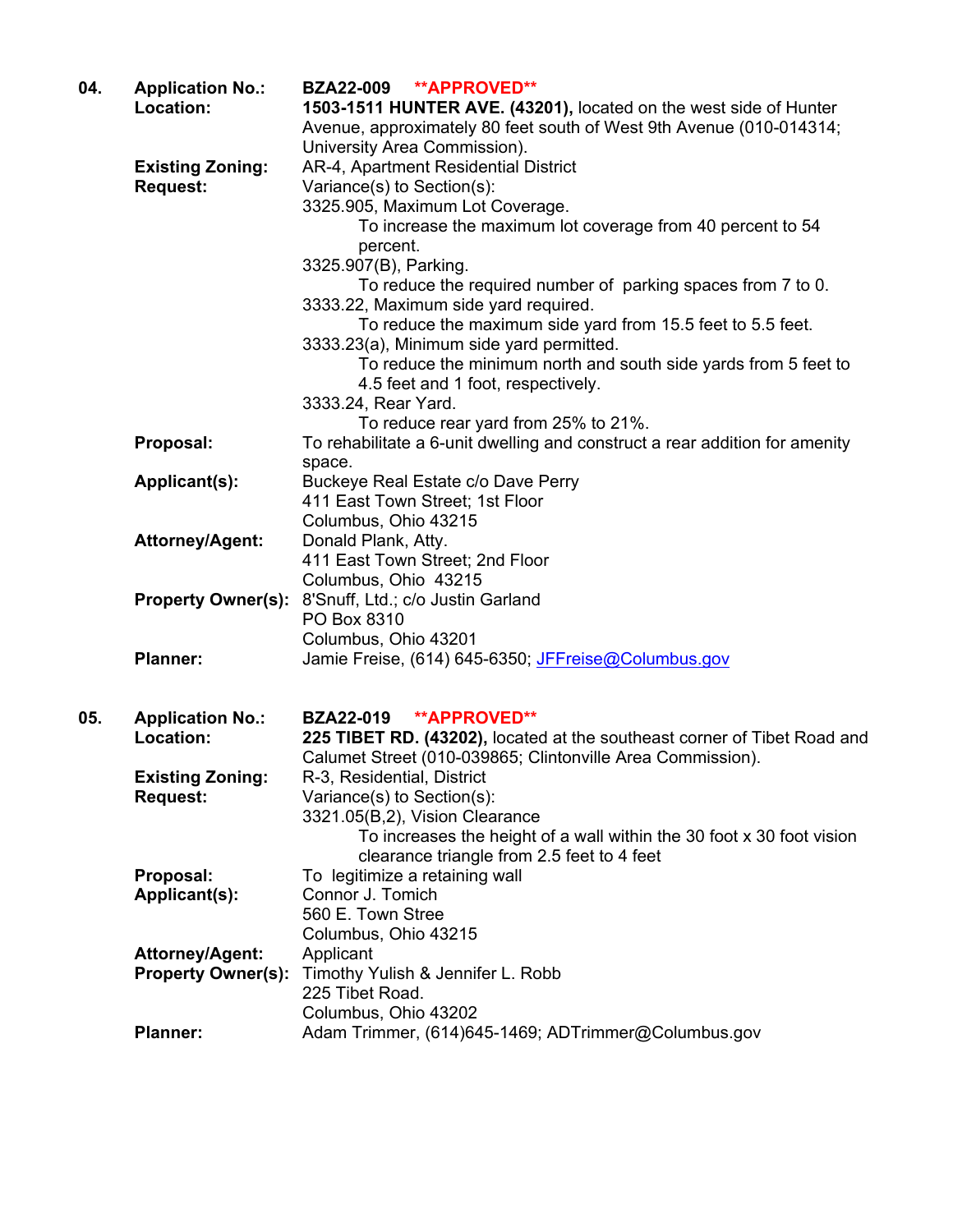| 06. | <b>Application No.:</b><br>Location: | BZA22-020 **APPROVED**<br>1642-1644 WYANDOTTE RD. (43212), located East Side of Wyandotte rd.                    |
|-----|--------------------------------------|------------------------------------------------------------------------------------------------------------------|
|     |                                      | Approxmently 240 ft north of W 5th Avenue (010-062054-00;                                                        |
|     |                                      | 5th by Northwest Area Commission).                                                                               |
|     | <b>Existing Zoning:</b>              | R-4 District                                                                                                     |
|     | <b>Request:</b>                      | Variance(s) to Section(s):                                                                                       |
|     |                                      | 3332.38 Private Garage<br>To increase allowable area from 720 feet to 748 feet                                   |
|     |                                      | 3312.49 Minimum number of parking spaces required                                                                |
|     |                                      | To reduce the minimum number of parking spaces from 4 to 2 per                                                   |
|     |                                      | dweling unit                                                                                                     |
|     | Proposal:                            | To increase allowable garage area from 720 feet to 748 feet                                                      |
|     | Applicant(s):                        | <b>Brenda Parker</b>                                                                                             |
|     |                                      | 405 N Front st                                                                                                   |
|     |                                      | Columbus, Ohio 43215                                                                                             |
|     | Attorney/Agent:                      | None                                                                                                             |
|     | <b>Property Owner(s):</b>            | Demare Properties LLC (Marilyn Marashall Long)                                                                   |
|     |                                      | 1885 Tewsbury Rd                                                                                                 |
|     |                                      | Columbus, Ohio 43221                                                                                             |
|     | <b>Planner:</b>                      | Adam Trimmer, (614) 645-2749; ADTrimmer@Columbus.gov                                                             |
| 07. | <b>Application No.:</b>              | <b>BZA22-023</b><br><b>**APPROVED**</b>                                                                          |
|     | Location:                            | 654 MITHOFF ST. (43206), located at the northwest corner of Mithoff                                              |
|     |                                      | Street and South 18th Street (010-029147; Columbus Southside Area                                                |
|     |                                      | Commission).                                                                                                     |
|     | <b>Existing Zoning:</b>              | R-4, Residential District                                                                                        |
|     | <b>Request:</b>                      | Variance(s) to Section(s):                                                                                       |
|     |                                      | 3312.27(3), Parking setback line.                                                                                |
|     |                                      | To reduce the parking setback from 10 feet to 6 feet.                                                            |
|     |                                      | 3312.49(C), Minimum numbers of parking spaces required.                                                          |
|     |                                      | To reduce the minimum number of parking spaces from 6 to 3.                                                      |
|     |                                      | 3321.05(B)(2), Vision clearance.                                                                                 |
|     |                                      | To reduce the clear vision triangle at an intersection from 30x30                                                |
|     |                                      | feet to 16x16 feet.                                                                                              |
|     |                                      | 3332.05(A)(4), Area district lot width requirements.<br>To reduce the minimum lot width from 50 feet to 33 feet. |
|     |                                      | 3332.15, R-4 area district requirements.                                                                         |
|     |                                      | To reduce the minimum lot area for a corner lot from 1,500 square                                                |
|     |                                      | feet per unit to 1,089 square feet.                                                                              |
|     |                                      | 3332.26(C)(3), Minimum side yard permitted.                                                                      |
|     |                                      | To reduce the minimum east side yard from 5 feet to 3 feet.                                                      |
|     | Proposal:                            | To construct a three-unit dwelling.                                                                              |
|     | Applicant(s):                        | James A. Kirk                                                                                                    |
|     |                                      | 1625 Cambridge Boulvard                                                                                          |
|     |                                      | Columbus, Ohio 43212                                                                                             |
|     | <b>Attorney/Agent:</b>               | None                                                                                                             |
|     | <b>Property Owner(s):</b>            | Front Porch Development LLC; c/o J. Alex Kirk, Arch.                                                             |
|     |                                      | 1391 West 5th Avenue, #347                                                                                       |
|     |                                      | Columbus, Ohio 43212                                                                                             |
|     | <b>Planner:</b>                      | Adam Trimmer, (614) 645-2749; ADTrimmer@Columbus.gov                                                             |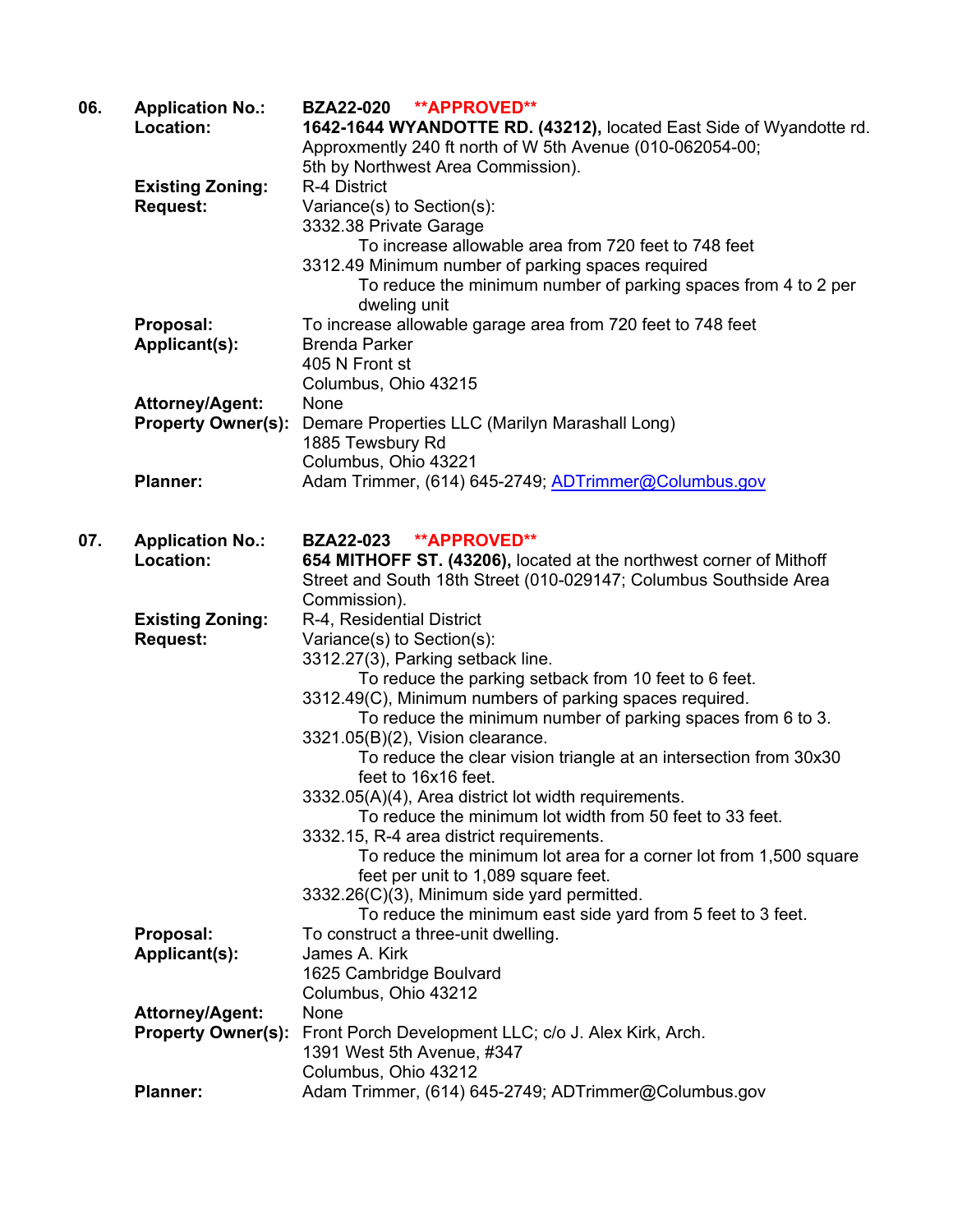| 08. | <b>Application No.:</b>   | BZA22-032 **APPROVED**                                               |
|-----|---------------------------|----------------------------------------------------------------------|
|     | Location:                 | 373 THURMAN AVE. (43206), located on the south side of Thurman       |
|     |                           | Avenue, approximately 245 feet west of South Washington Avenue (010- |
|     |                           | 053066; Columbus Southside Area Commission).                         |
|     | <b>Existing Zoning:</b>   | R-2F, Residential District                                           |
|     | <b>Request:</b>           | Variance(s) to Section(s):                                           |
|     |                           | 3332.26(C)(2), Minimum side yard permitted.                          |
|     |                           | To reduce the minimum west side yard from 5 feet to 3 feet 2         |
|     |                           | inches.                                                              |
|     | Proposal:                 | To construct a 2-story addition onto a single-unit dwelling.         |
|     | Applicant(s):             | Miles & Monica Thomas                                                |
|     |                           | 373 Thurman Avenue                                                   |
|     |                           | Columbus, Ohio 43206                                                 |
|     | <b>Attorney/Agent:</b>    | Charles M. Paros, Arch.                                              |
|     |                           | 357 West 7th Avenue                                                  |
|     |                           | Columbus, Ohio 43201                                                 |
|     | <b>Property Owner(s):</b> | Applicant                                                            |
|     | <b>Planner:</b>           | Adam Trimmer, (614) 645-2749; ADTrimmer@Columbus.gov                 |
|     |                           |                                                                      |
|     |                           |                                                                      |
| 09. | <b>Application No.:</b>   | BZA22-034 **APPROVED**                                               |
|     | Location:                 | 112 SOUTH GLENWOOD AVENUE (43222), located on the east side of       |
|     |                           | South Glenwood Avenue approximately 105 feet south of West State     |
|     |                           | Street (010-006821; Franklinton Area Commission).                    |
|     | <b>Existing Zoning:</b>   | M, Manufacturing District                                            |
|     | <b>Request:</b>           | Variance(s) to Section(s):                                           |
|     |                           | 3363.24 Building Lines                                               |
|     |                           | To legitimize reduced front yard setback line from 25 feet to 11.3   |
|     |                           | feet                                                                 |
|     |                           | 3312.27 Parking Setback line                                         |
|     |                           | To legitimize reduced parking setback line from 10 feet to 0 fee     |
|     |                           | 3312.21 Landscaping and screening                                    |
|     |                           | To legitimize absence of headlight screening                         |
|     |                           | 3312.12 Maneuvering                                                  |
|     |                           | To allow stacked parking spaces to maneuver through each other       |
|     |                           | 3312.49 Minimum number of parking spaces equired                     |
|     |                           | To reduce minimum number of parking spaces from 12 to 10             |
|     | Proposal:                 | To raze and rebuild a portion of a building.                         |
|     | Applicant(s):             | <b>Stauf's Roastery</b>                                              |
|     |                           | 705 Hadley Drive                                                     |
|     |                           | Columbus, Ohio 43228                                                 |
|     | Attorney/Agent:           | Sarah Mackert                                                        |
|     |                           | 119 Miami Street                                                     |
|     |                           | Urbana, Ohio 43078                                                   |
|     | <b>Property Owner(s):</b> | 112 Glenwood LLC                                                     |
|     |                           | 2205 Tremont Road                                                    |
|     |                           | Columbus, Ohio 43221                                                 |
|     | <b>Planner:</b>           | Adam Trimmer, (614) 645-2749; ADTrimmer@Columbus.gov                 |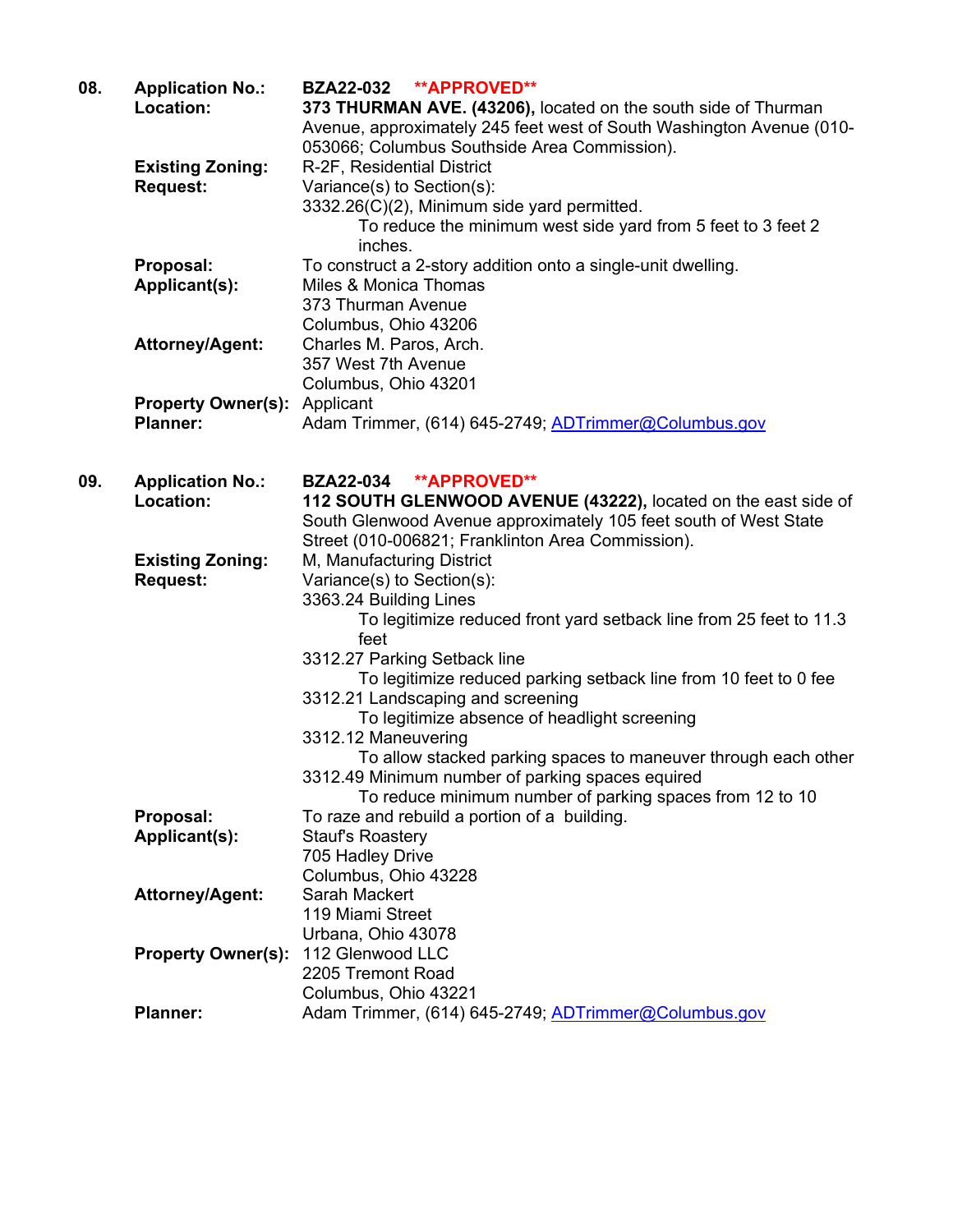| 10. | <b>Application No.:</b><br>Location: | <b>BZA22-036</b><br><b>**APPROVED**</b><br>766 E. FULTON STREET (43205), located on the northwest corner of                                  |
|-----|--------------------------------------|----------------------------------------------------------------------------------------------------------------------------------------------|
|     |                                      | Fulton Street and South Monroe Avenue (010 - 046446; Near East Area                                                                          |
|     |                                      | Commission).                                                                                                                                 |
|     | <b>Existing Zoning:</b>              | R-2F, Residential District                                                                                                                   |
|     | <b>Request:</b>                      | Variance(s) to Section(s):                                                                                                                   |
|     |                                      | 3312.B{A), Driveway.                                                                                                                         |
|     |                                      | To reduce the driveway width of Area B, Single family dwelling,<br>from 10' to 7', subject to a 3' easement on Area A to provide total       |
|     |                                      | driveway width of 10'.                                                                                                                       |
|     |                                      | 3332.05(4), Area District Lot Width Requirements                                                                                             |
|     |                                      | To reduce the lot width from 50 feet to 40' (Area A) and and to 44'                                                                          |
|     |                                      | (Area B).                                                                                                                                    |
|     |                                      | 3332.14, R-2F, Area District Requirements                                                                                                    |
|     |                                      | To reduce lot area from $6,000$ SF to $3,400$ +/- SF (west parcel) and                                                                       |
|     |                                      | to $1,750 +/-$ SF (east parcel).                                                                                                             |
|     |                                      | 3332.18(D), Basis of Computing Area                                                                                                          |
|     |                                      | To increase the allowable lot coverage from 50% to 66% (Area A)                                                                              |
|     |                                      | and to 58% (Area B).<br>3332.21(D1) and (D2), Building Lines                                                                                 |
|     |                                      | To reduce the East Fulton Street building setback line from 10'                                                                              |
|     |                                      | $(min.)$ to 3' (Area A) and 9' (Area B).                                                                                                     |
|     |                                      | 3332.25, Maximum Side Yards Required,                                                                                                        |
|     |                                      | To reduce total side yard from 8' to 6' (Area A).                                                                                            |
|     |                                      | 3332.26(F), Minimum Side Yard Permitted                                                                                                      |
|     |                                      | To reduce the minimum side yard from 5.84 feet to 3.0' for the north                                                                         |
|     |                                      | side yard of Area A, to reduce the east side yard of Area B from 5'<br>to 4' and to 0' for the existing porch on the east side of the single |
|     |                                      | family dwelling, and to permit parked cars in the west side yard of                                                                          |
|     |                                      | Area B.                                                                                                                                      |
|     |                                      | 3332.27, Rear Yard                                                                                                                           |
|     |                                      | To reduce the Rear Yard from 25% of lot area to 5% (Area A) and                                                                              |
|     |                                      | 6% (Area B).                                                                                                                                 |
|     |                                      | 3321.05, Vision Clearance                                                                                                                    |
|     |                                      | To reduce the 30' x 30' clear vision triangle at the intersection of                                                                         |
|     |                                      | South Monroe Avenue and E. Fulton Street for Area A to 15' x15'                                                                              |
|     |                                      | and to reduce the I0' x I0' clear vision triangle at E. Fulton Street<br>and the alley from $10' \times 10'$ to $7' \times 7'$ (existing).   |
|     | Proposal:                            | A lot split allowing the existing single-unit dwelling to remain and the                                                                     |
|     |                                      | construction of a new two (2) unit dwelling.                                                                                                 |
|     | <b>Applicant(s):</b>                 | Horus & Ra, Ltd.; c/o Dave Perry                                                                                                             |
|     |                                      | 411 East Town Street, Floor 1                                                                                                                |
|     |                                      | Columbus, Ohio 43215                                                                                                                         |
|     | <b>Attorney/Agent:</b>               | Plank Law Firm, c/o Donald Plank.                                                                                                            |
|     |                                      | 411 East Town Street, Floor 2<br>Columbus, Ohio 43215                                                                                        |
|     | <b>Property Owner(s):</b>            | Boss Lifestyle, LLC; c/o Tyler Bossetti                                                                                                      |
|     |                                      | 936 North High Street, #602                                                                                                                  |
|     |                                      | Columbus, Ohio 43201                                                                                                                         |
|     | <b>Planner:</b>                      | Adam Trimmer, (614)645-1469; ADTrimmer@Columbus.gov                                                                                          |
|     |                                      |                                                                                                                                              |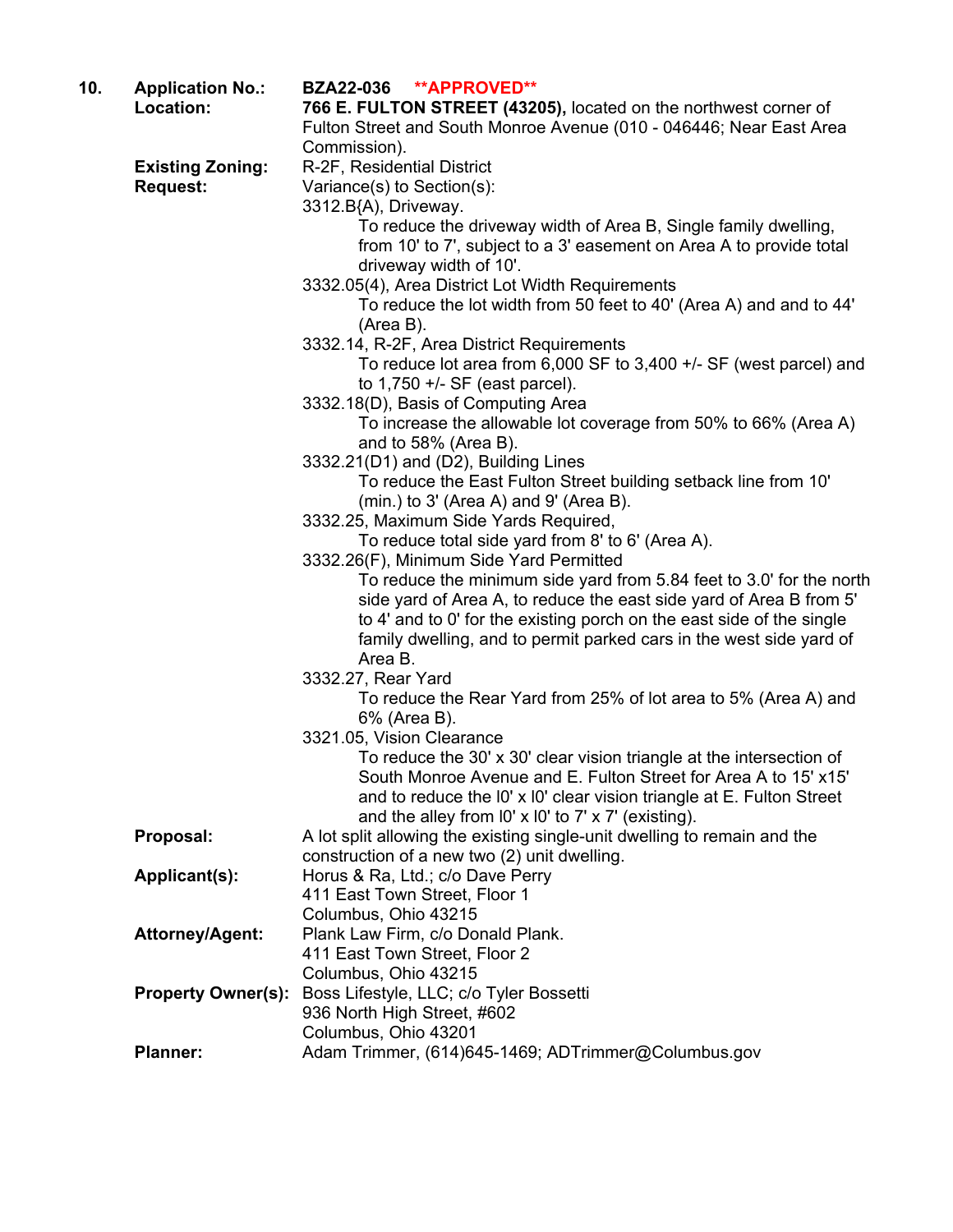| 11. | <b>Application No.:</b>   | BZA22-037 **APPROVED**                                            |
|-----|---------------------------|-------------------------------------------------------------------|
|     | Location:                 | 209 DESANTIS DRIVE (43214), located on the south side of Desantis |
|     |                           | Drive, approximately 192 feet west of Sellers Avenue (010-093921; |
|     |                           | Clintonville Area Commission).                                    |
|     | <b>Existing Zoning:</b>   | R3, Residential, District                                         |
|     | <b>Request:</b>           | Variance(s) to Section(s):                                        |
|     |                           | 3332.26 (B), Side Yard                                            |
|     |                           | To reduce minimum side yard setback from 5 feet tot 3 feet        |
|     | Proposal:                 | To construct a rear room addition                                 |
|     | Applicant(s):             | Owner                                                             |
|     | Attorney/Agent:           | None                                                              |
|     | <b>Property Owner(s):</b> | Jason Turpening                                                   |
|     |                           | 209 Desantis Drive                                                |
|     |                           | Columbus, Ohio 43214                                              |
|     | <b>Planner:</b>           | Adam Trimmer, (614)645-1469; ADTrimmer@Columbus.gov               |
|     |                           |                                                                   |

**12. Application No.: BZA22-038 \*\*APPROVED\*\*** 583 E. TULANE RD. (43202), located on the south side of East Tulane Road, approximately 575 feet east of Summit Street (010-063824; Clintonville Area Commission). **Existing Zoning:** R-3, Residential District **Request:** Variance(s) to Section(s): 3332.38(G), Private garage. To increase the height of a detached garage from 15 feet to 22 feet. **Proposal:** To construct a detached garage. Applicant(s): Robert Crane 583 Tulane Road Columbus, Ohio 43202 **Attorney/Agent:** None **Property Owner(s):** Applicant<br>**Planner:** Jamie Fre Jamie Freise, (614) 645-6350; JFFreise@Columbus.gov